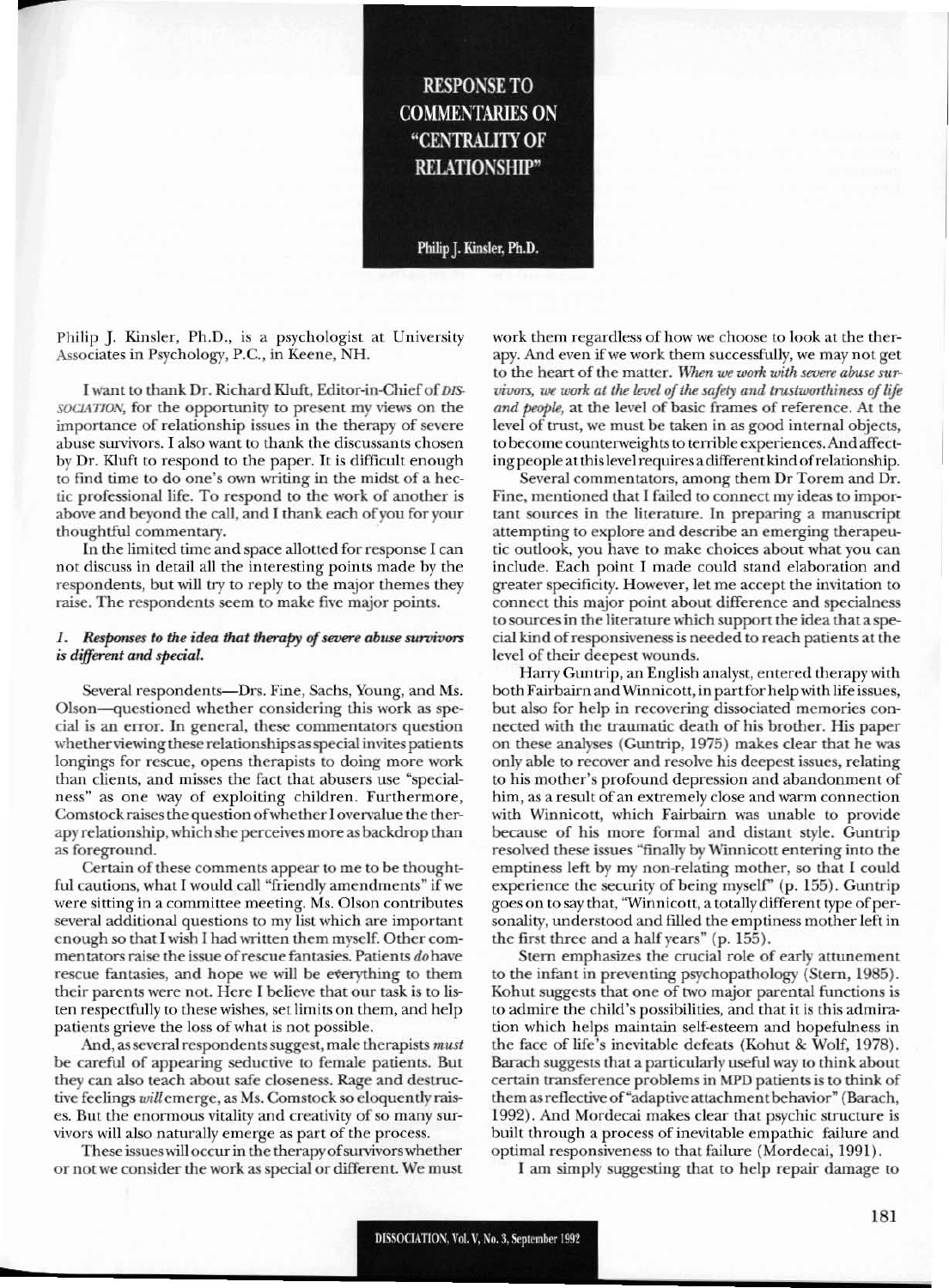basic attunements and attachments, to help recreate the sense of having possibilities in the world. requires a particularly connected therapist. And that such a therapist often goes beyond traditionally taught notions of boundaries. Why has Dr. Sachs taken so many phone calls at home over the years that her grown children would cringe (Sachs, 1991)? Why do we see patients two and sometimes more times a week  $(Kluff, 1987)$ ? Why make such careful coverage arrangement for emergencies, conference attendance, or vacations? Or create and monitor careful contractswhich persecutor alters hopefully cannot circumvent (Putnam, 1989)? I think it is because we are aware that we are trying to respond on a deeper level, and that these patients need it. *As* Dr. Kluft states, "Virtually every aspect of treatment depends on the strength of the therapeutic alliance, which must be cultivated globally and with each personality" (KIuft, 1987, p. 371). This leads naturally to the second point raised by the discussants.

### *2. Responses to the idea* of*affirming a patient's* worth.

If I make the point about responding on the level of basic attunement and attachment successfully, then it is follows that sometimes helping to reassure a patient of his or her basic goodness is helpful. Certainly when patients ask why they are listened to, affirming their worth is not the only answer. Still, an affirming response, however anyone is comfortable delivering it, can be experienced by patients as supportive, as being believed in and cared about.

## *3. Responses thaI I am ignorant* of*important literature whidt already resolves these issues.*

Dr. Fine, in particular, feels that my paper is the response of a beginning conference attendee who is not familiar with important work in this area, particularly that of Dr. Kluft. To this I must respond that I submitted this paper to Dr. Kluft, who felt that it raised issues important enough for the community of people who treat dissociative disorders that it should be used as the centerpiece for this discussion. Dr. Kluft proposed using the paper for this purpose, chose the discussants. and edited the paper as it appears here. While this certainly does not constitute an endorsement, it does appear to show that the issues I raise are far from resolved. Indeed, as Dr. Kluft says elsewhere. "One of the most vexing and demoralizing difficulties encountered by those who treat or suffer chronic complex dissociative disorders is the virtual omnipresence of uncertainty... Our knowledgc is imperfect and our comprehension incomplete." (Kluft, 1991, p. 178)

And further along, in a list of currently unresolved questions about dissociative disorders:

"As we struggle to maintain boundaries in the treatment of dissociative disorder patients, howcan we relate to the newer writings on countertransference, which, as they reflect a process of conceptual evolution, often appear to be giving us mixed messages about what limits are appropriate to preserve." (Kluft, 1991, p. 178)

I offered the thoughts contained in this paper in the

spirit of this discussion. And I have certainly read much of Dr. Kluft's important and voluminous output, and attended at least a half-dozen presentations by Dr. Kluft in several cities. To the charge of ignorance, and of traumatic countertransference, I must simply respond "Not guilty." I have treated abuse survivors for 20 years, my first multiple ten years ago, a person now stably integrated and functioning in a high professional capacity. My personal bibliographic database on these issues numbers in the hundreds. I hard~ ly sec how J can be faulted for using many of thc same references about incest and abuse which Dr. Kluft does in his recent book (Kluft, 1990). And some of those square wheeled patients are out there rolling around pretty good!

### *4. The reaction that while I may write well, 1 say nothing new.*

Dr. Torem graciously praises the writing, and then suggests that my point about working at the level of trust is well known. I think he implies that it is agreed upon by others in the field. I do not think I would be getting the reactions which this paper has provoked if this were an agreed upon point in treatment of severe abuse survivors. My purpose in writing the paper was not to suppose that I had invented something entirely new, but to clarify my ways of working, which do appear somewhat different and controversial, and to engage in a conversation about, or stimulate consideration of, certain issues. Many painters have set out to paint an apple. Perhaps someone occasionally shows it from a particularly interesting angle or in a manner which makes us look at it differently, if even momentarily, once again.

## 5. The reaction that distancing and underinvolvement is not a *problem in the treatmellt ofdissociative disorders or severe abuse survivors.*

This point is raised primarily by Ms. Olson. And, if this had been my personal experience, I never would have attempted the paper we are discussing. Perhaps my experiences are idiosyncratic and do not represent a trend or a concern in the field. Then again, perhaps this is a real issue. So, let me just sidle out a little further on this branch on which I appear so precariously perched...

In various settings, I have heard patients referred to, disparagingly, as "MPD wannabees," or as "real bad multiples." I have seen, again in various settings, childlike and regressed alters treated punishingly for their wishes for nurturance, treated with applications of power where compassion and connection would have worked just as well. I was around when the term *borderline* personality disorder first came into the literature. I believe and feel that I have seen this term move from an explanatory concept applied to persons with a certain kind of attachment and transference behavior, to a regularly used pejorative applied to difficult and demanding patients.

Now perhaps this is just shop-talk, just people blowing off steam, ventilating as we all need to do when confronted with cruelty on a daily basis. But there is a developing literature on the effects on therapists of dealing with horror, most especially McCann and Pearlman's paper on vicarious